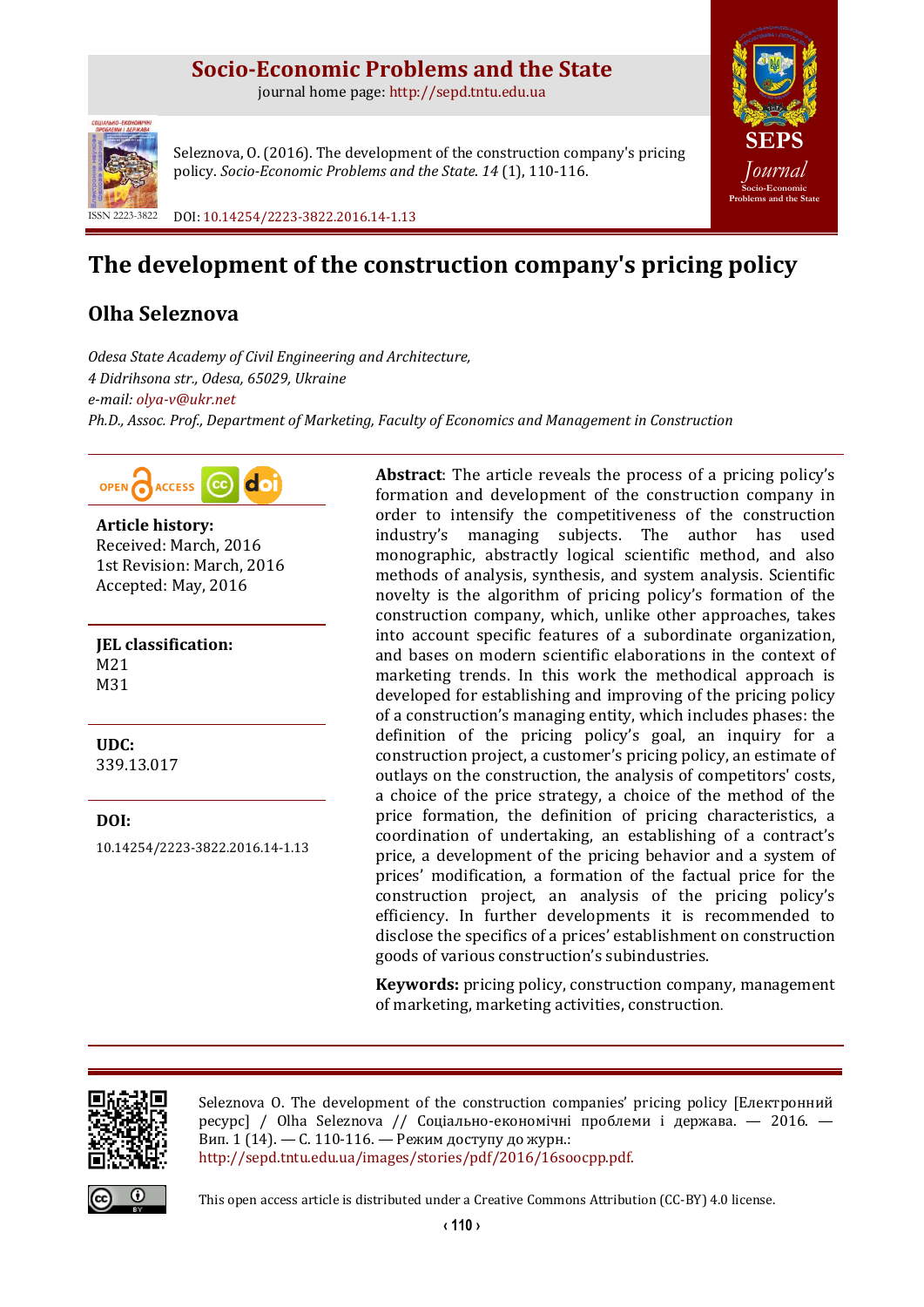## **1. Introduction. The setting of a problem**

The construction companies' pricing policy is rather an important compound element of the marketing complex and the process of the management of marketing activities. In modern changeable conditions of forming consumers demand as profitable proportion of price and quality of a product as possible, including on the construction market. For a qualitative satisfaction of consumers' needs and obtaining of competitive advantages managing entities of the construction industry should pay attention to the development of the pricing policy as a compound element of building of mutually beneficial relationships with clients. This problem emphasizes the actuality of this research.

## **2. The analysis of the last exploration and published works**

The pricing policy in different sectors of the economy is paid attention by the world scientists and researchers: G. L. Bagiev, V. M. Tarasevich, H. Ann [1]; L. V. Balabanova [2]; O. F. Osnach, V. P. Pylypchuk, L. P.Kovalenko [3]; Philip Kotler, [4]; Karl Heil [5], Smriti Chand [6], Heidi Cohen [7]. However, the pricing policy's development of the construction industry is ignored by scientists and becomes an important task of an applied scientific research.

#### **3. The setting of a task**

The purpose of this work is the pricing policy's development of construction companies that will help to improve the competitiveness of managing entities in construction.

The presentation of the main exploration's material. The success of the pricing policy of the construction company depends not only on the results of its activities, government standards and standards of the price formation [8], modern marketing trends [9], but also on the whole strategy of market's functioning, partners' behavior– suppliers, brokers, clients and so on. The price for the construction company is a factor that directly affects the profit and the success of the projects' realization.

The construction's pricing policy is a compound part of the marketing activities which includes the selection of the price formation's method, the development of a sales' system, pricing market's strategies and provides a profitable, paying functioning of the managing entity [10].

The construction company chooses independently a scheme of the pricing policy's developing on the basis of its goals and tasks of the managing entity's elaboration, the organizational structure and the management methods, permanent traditions in the company, the level of production costs and other internal factors, and also the status and the development of the company's environment, that is external factors.

During the developing of the pricing policy such questions are usually discussed:

– in what cases this or that pricing policy should be used in the company;

– when and how there should be responded to the competitors market policy by means of the price;

– with what measures of the pricing policy an introduction of the new product's proposal on the market should be accompanied by;

– according to what proposals of the assortment available a change of the price would be possible;

– how to allocate specific changes of the price during the time;

– with what price events an sales' efficiency could be strengthened;

– how to take into account in the pricing policy the internal and external limitations available of the construction activities and so on.

The process of the pricing policy's developing and realization of the construction company could be presented schematically – see pic.1 [designed by the author].

At the initial stage of the pricing policy's developing, the construction company needs to decide what economic goals it tends to achieve by means of the building of the specific object. Usually, three main goals of the pricing policy are distinguished: the sales providing, the profit maximization, the market retention.

The pricing policy's goals, which are given, are long-term, calculated on a relatively long period of time. Except the long-term ones, the construction company can set short-term goals of the pricing policy. Usually, they are included the next ones:

– the stabilization of the market situation;

- the reduction of the influence of pricing changes on the demand;
- the conservation of the existing leadership in prices;
- the limitation of the potential competition;
- the increase of the company's image or product's one;

– the sales promotion of such products, which have weak positions on the construction market and etc.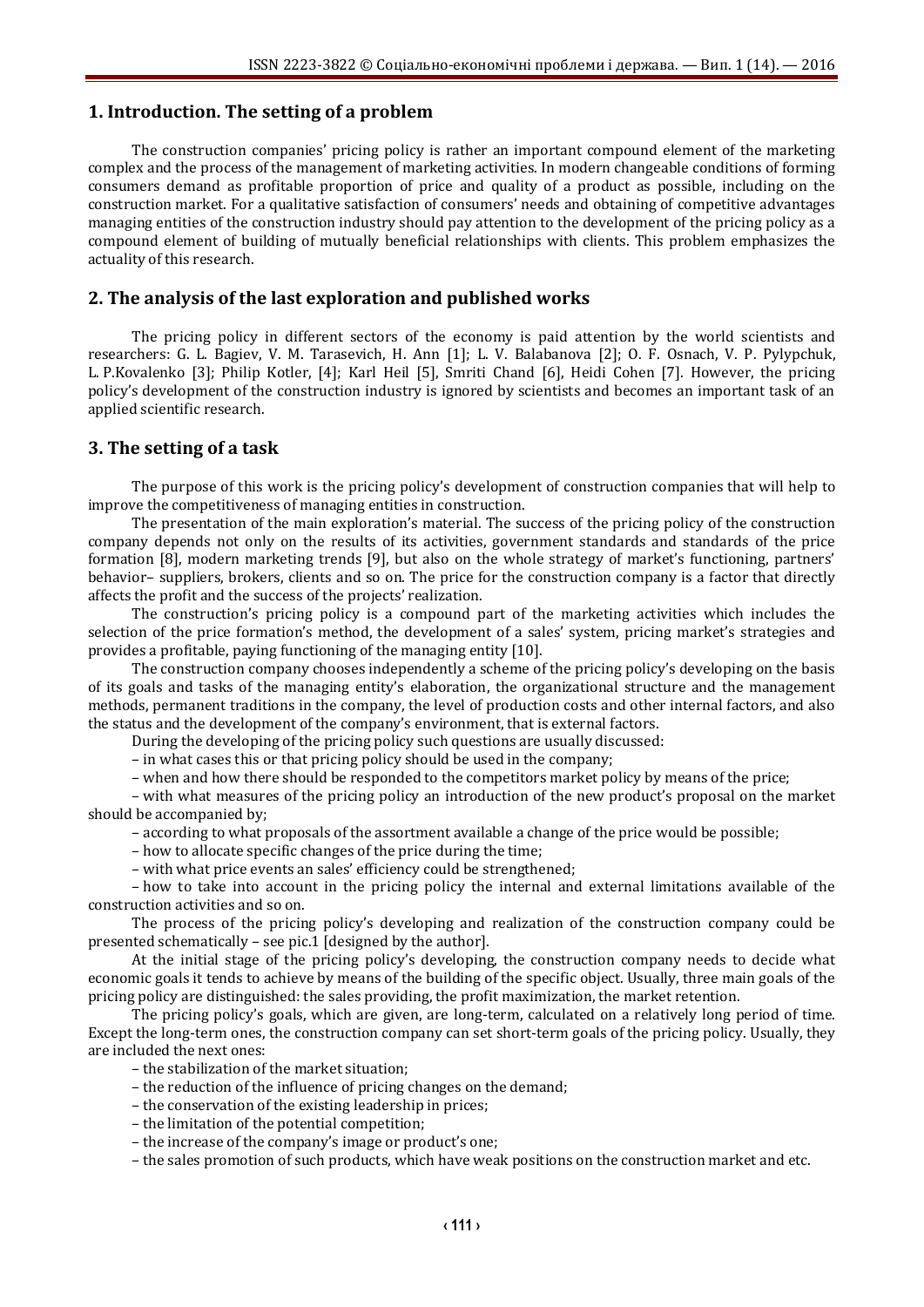The studies of regularities of the formation of the demand on a produced product are an important stage in the pricing policy's developing of the construction company. The regularities of the demand are analyzed by using the demand's curves and proposals, and also by the coefficient of the elasticity by price.

The prices, which are calculated with the sales efficiency, can be considered as a price's upper bound. For evaluation of consumers' sensitivity to the prices, other methods are also used, they let determine psychological, aesthetical and other customers' advantages that affect the demand's formation on this or that product.

The client's pricing policy of the construction company also has its influence on the pricing policy's formation of a contractor. The choice of the managing entity's pricing strategy of the construction depends on it, because each market segment requires an individual approach to the providing of the necessary product according to the appropriate proportion of the price and the quality.



#### **Figure 1. The algorithm of the pricing policy's formation of the construction company**

For the formation of the reasonable pricing policy the construction company has to analyze the level and the structure of expenses, estimate average expenses per unit of the production, compare them with a throughput and existing prices on the market. If there are several working competitive companies on the market, it'll be necessary to compare the company's expenses with the main competitors' expenses. The company's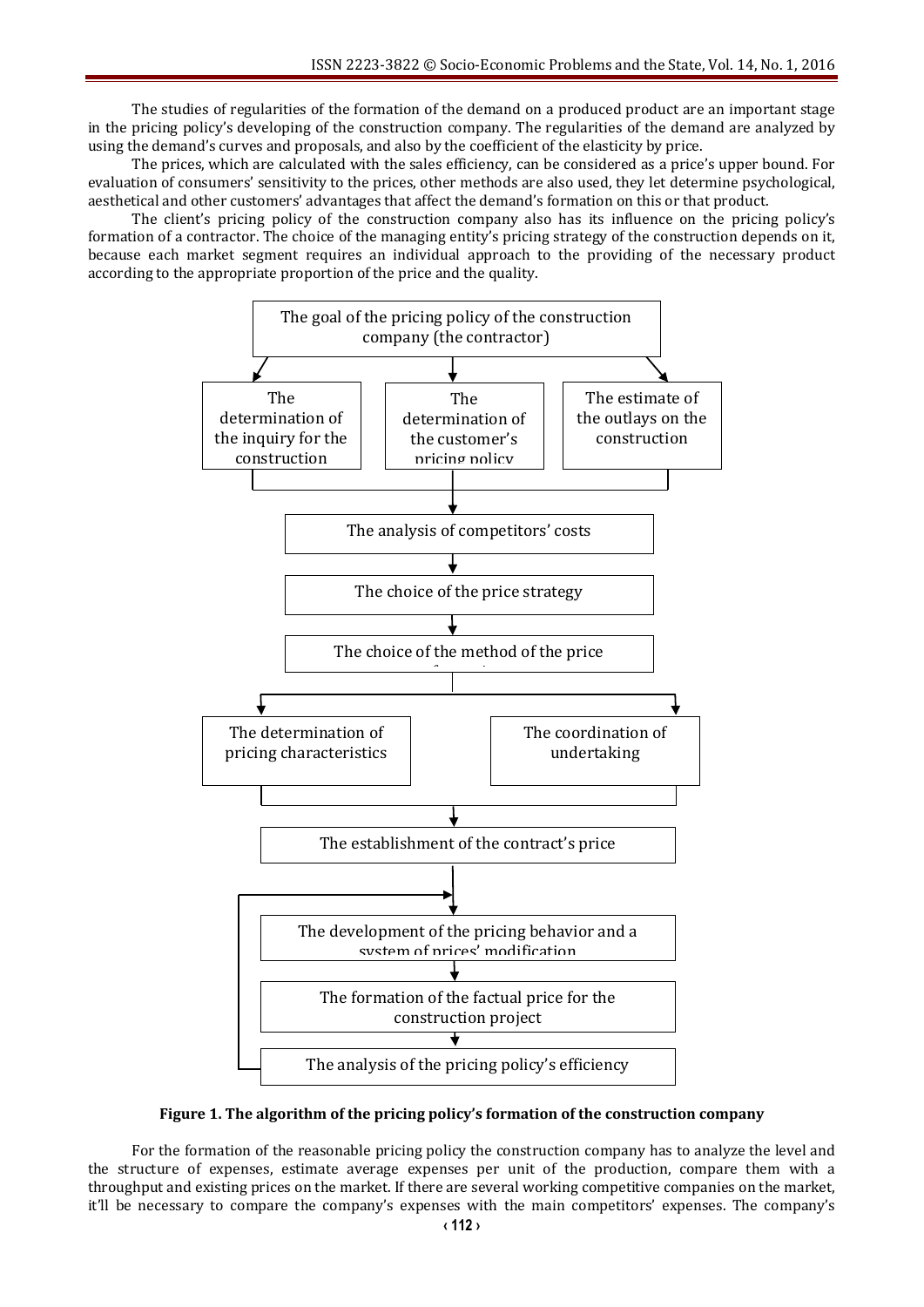expenses form the lower bound of the price. They determine company's possibilities in the sphere of the change in the price in a competitive fight.

The difference between the upper bound of the price, that is due to the demand capable of paying, and the lower bound, which is formed by expenses, could be classified as a price range, that can be chosen for the formation of the construction production on the market. A specific price is set on this or that object, which is built by the company, in this space.

While analyzing competitors, their price proposals, while interviewing clients, the construction company should objectively estimate its positions on the market and on this basis correct the pricing policy.

The construction company develops the price strategy according to the product's peculiarities, the possibilities of price's changes and conditions of the manufacturing (expenses), the situation on the market, the proportion of the demand and the proposal.

The price strategies are a justified choice among several options of the price (or a list of the prices) that are directed on the achievement of the maximum profit for the company on the market within the planned period [11]. The price strategies can be divided into 3 groups:

– The strategies of the differential formation of the price.

– The strategies of the competitive formation of the price.

– The strategies of the assortment formation of the price [12].

The construction company can choose a passive price strategy, following "the leader" or the main manufacturers' masses on the market, or try to realize an active price strategy that appreciates, first of all, its own interests. The choice of the price strategy, besides, depends mostly on the characteristics of the construction object that is proposed by the company to the market.

A neutral price strategy presumes that the price's determination on a new production is accomplished on the basis of the factual expenses of its manufacturing including an average rate of the profit on the market or in the field.

The choice of the strategy is chosen by the company's leadership depending on the whole number of factors: a speed of the implementation of a new object on the market; the share of market's sales, which is controlled by the company; the object's characteristics; the period of a payback of the capital investments; the state of the market; the position of the ménage in a building field (financial position, connections with other contact audiences and etc.).

The choice of the method of the formation of the price is accomplished when the construction company has determined a regularity of the demand's formation on the product, a total situation in the field, the competitors' price and expenses, the proper price strategy. The price should totally compensate the manufacturing's expenses, the distribution and the sales of the construction object, and also provide obtaining of the particular rate of the profit.

The most popular the methods of the price of the formation of the construction companies are: "medium expenses plus profit"; providing the absence of the loss and the specific profit; an establishment of the price with an appreciable value of the product; an establishment of the price on the level of the current price; the method of "the sealed envelope"; an establishment of the price on the basis of the closed bargains. Each of these methods has its peculiarities, advantages and restrictions, which have to be kept in mind while developing of the price.

Having chosen the method of the formation of the price, the construction company can go to the determination of the price options, the coordination of undertaking and the establishment of the contract's price.

The contracts of the construction undertaking provide not only a payment of the contractor's services, but also a compensation of its expenses that are realized while holding of the building works. For a costumer, from the point of view of the correctness of inclusion to the tax base's calculation of the charge on the profit expenses, it's important not only to register the contracts of the construction undertaking according to the standards of the civil law but also accept correctly and execute officially the steps of works, and also compensate the number of expenses.

The price according to the contract of the construction undertaking can be determined as a steady or an approximate one. A steady price is understood as a price which is mentioned in the contract's text. An approximate price in some cases is quoted in the contract with an instruction of the highest border of the amount.

There are two ways of the installation of the price and the payment of the reward to the contractor by the client: the price includes both the compensation of the contract's expenses and his reward at once; in other case a fixed price is registered in the contract, that is the contract's reward, and it is pointed out that the compensation of the expenses is conducted separately on the basis of the documents which are brought by the contractor and the statement which is signed by sides.

Before finishing the work the client and the contractor can't know what specific expenses will be on each phase of building and remedial works. That's why the most popular way is the formation of the construction estimate of "floating" costs and the further (only after signing the statement of the reception-handover) approval of the final price of works.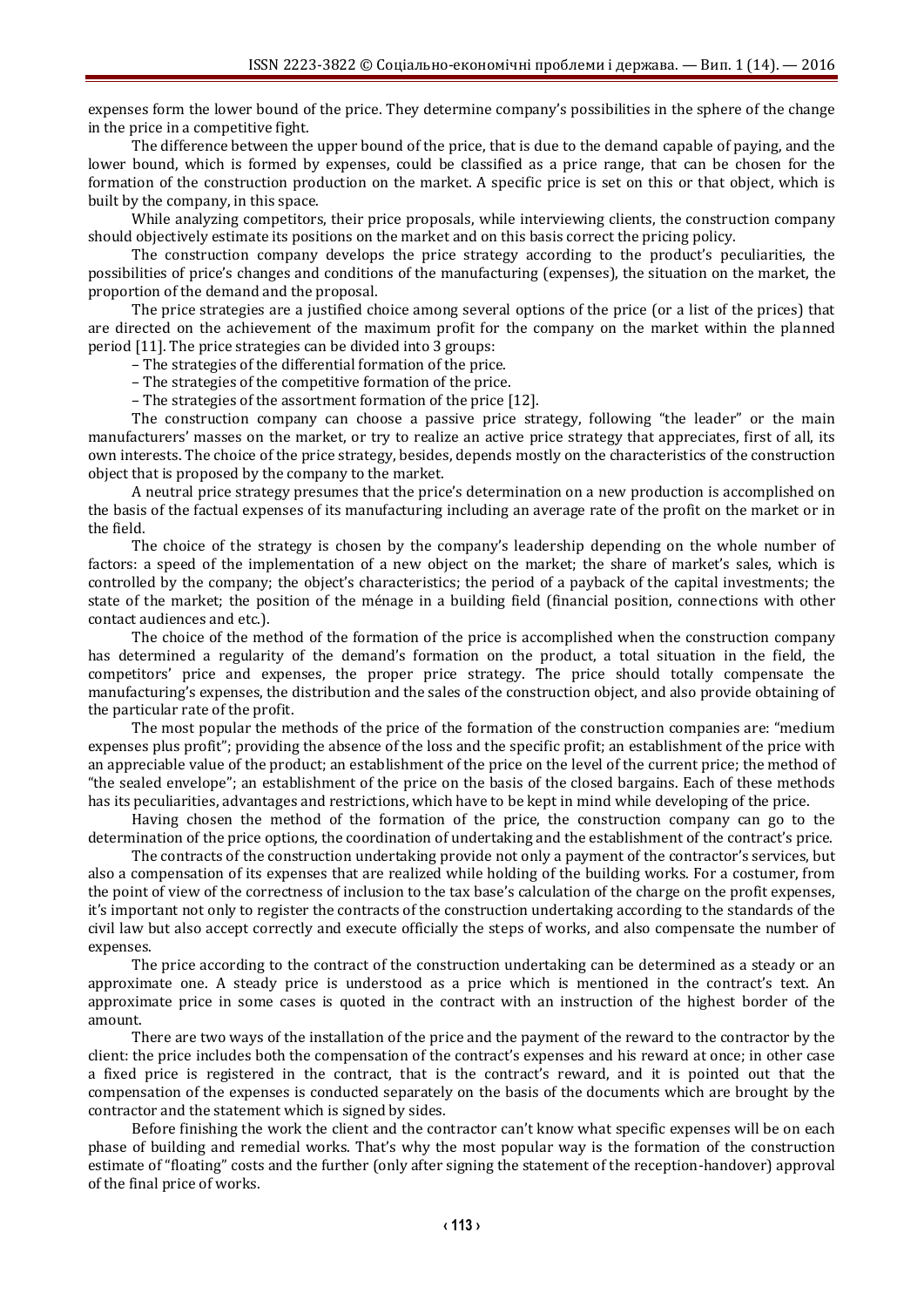So, the most optimal way is a progressive surrender-reception of works and a progressive payment of works with the installation of the price on the whole period of the construction works' execution according to the contract of the construction undertaking with a possible change (correction) of the price on the basis of additional agreements.

In case of the joint implementation of such objects as, for example, residential many-storey houses by the client and the contractor, the construction company develops the further price behavior on the market with a system of price modifications that corresponds to the market environment.

The company usually develops a system of price modifications depending on different market conditions. This price system takes into the account the features of qualitative characteristics of the product, the modifications of the product and differences of the assortment, and also the external factors of the realization, such as: geographic differences of expenses and the demand, the demand's intensity on separate market segments, seasonality and etc. Different types of price modification are used: the system of discounts and allowances, the price discrimination, the stage reduction of the price according to the proposed production's assortment and so on. The price modification is possible only in ranges of upper and lower boundaries of the installed price.

The analysis of its efficiency ends the cycle of the formation of the pricing policy. Usually, it is based on the volume of the realization of the structural elements of the construction object, the accordance with the planned level of this indicator which is related to that expenses' covering and profits' receiving. When a necessity of sales' increasing is appeared, a view of the price modification and the behavior of the construction company on the market is accomplished which is reflected in accordance on the factual price of the object.

#### **4. The conclusions and the prospects of the next explorations in this direction**

Thus, in conclusion, we can say that the development of the pricing policy affects the efficiency of the marketing activities of the construction company, and as a result – on its profitable functioning on the market.

The algorithm of the formation of the pricing policy of the construction company includes the following stages: the goal of the pricing policy, the determination of the inquiry for the construction object, the determination of the customer's pricing policy, the estimate of the outlays on the construction, the analysis of competitors' costs, the choice of the price strategy, the choice of the method of the price formation, the determination of pricing characteristics, the coordination of undertaking, the establishment of the contract's price, the development of the pricing behavior and a system of prices' modification, the formation of the factual price for the construction project, the analysis of the pricing policy's efficiency.

In the further developments it is reasonable for the detailed disclosure of the specificity of the price formation on the construction products of the construction subindustries to be presented.

#### **Author details (in Ukrainian) Розвиток цінової політики будівельних підприємств** Ольга Селезньова

Одеська державна академія будівництва та архітектури, вул Дідріхсона, 4, Одеса, Україна *e-mail[: olya-v@ukr.net](mailto:olya-v@ukr.net)* к.е.н., доц., кафедра маркетингу, факультет економіки та управління в будівництві

**Анотація**. У статті розкрито процес формування та розвитку цінової політики будівельного підприємства з метою посилення конкурентоспроможності господарюючих суб'єктів будівельної галузі. Автором використано монографічний, абстрактно-логічний науковий метод, а також методи аналізу, синтезу, системного аналізу. Науковою новизною виступає алгоритм побудови цінової політики будівельного підприємства, що, на відміну від інших підходів, враховує специфіку функцій підрядної організації та базується на сучасних наукових напрацюваннях у контексті маркетингових тенденцій. У роботі розроблено методичний підхід до встановлення та удосконалення політики ціноутворення суб'єкту господарювання будівництва, що включає у себе етапи: визначення мети цінової політики, попиту на будівельний об'єкт, цінової політики замовника, оцінка видатків на будівництво, аналіз цін конкурентів, вибір цінової стратегії, вибір методу ціноутворення, визначення цінових параметрів, узгодження підряду, встановлення ціни контракту, розробка цінової поведінки та системи модифікації цін, формування фактичної ціни на будівельний об'єкт, аналіз ефективності цінової політики. У подальших розробках доцільним має бути докладніше розкриття специфіки встановлення цін на будівельні товари різних підгалузей будівництва.

**Ключові слова**: цінова політика, будівельне підприємство, управління маркетингом, маркетингова діяльність, будівництво.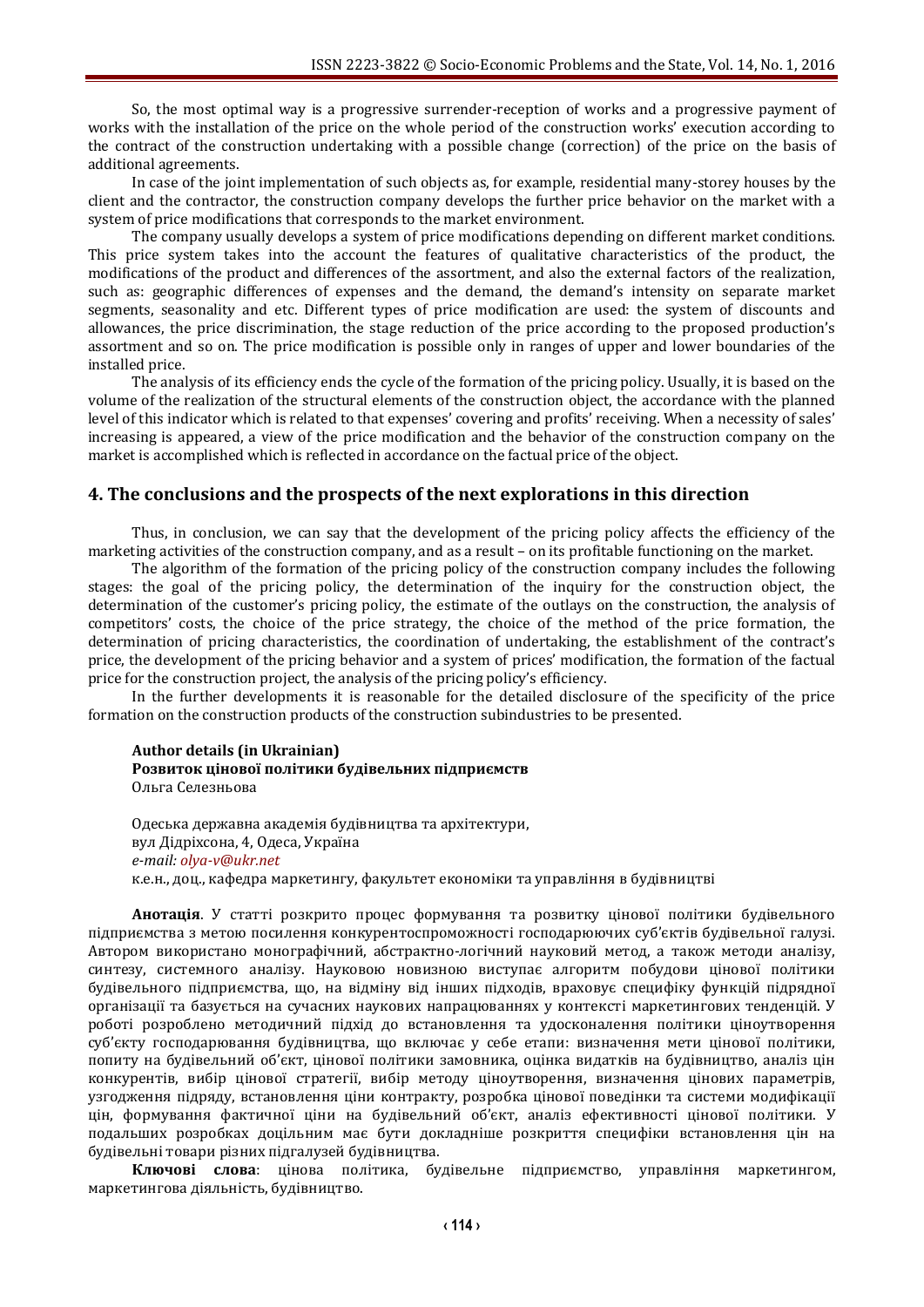#### **Author details (in Russian) Развитие ценовой политики строительных предприятий** Ольга Селезнева

Одесская государственная академия строительства и архитектуры, ул. Дидрихсона, 4, Одесса, Украина *e-mail[: olya-v@ukr.net](mailto:olya-v@ukr.net)* к.э.н., доц., кафедра маркетинга, факультет экономики и управления в строительстве

**Аннотация**. В статье раскрыт процесс формирования и развития ценовой политики строительного предприятия с целью усиления конкурентоспособности хозяйствующих субъектов строительной отрасли. Автором использованы монографический, абстрактно-логический научный метод, а также методы анализа, синтеза, системного анализа. Научной новизной выступает алгоритм построения ценовой политики строительного предприятия, что, в отличие от других подходов, учитывает специфику функций подрядной организации и базируется на современных научных наработках в контексте маркетинговых тенденций. Автором разработан методический подход к установлению и совершенствование политики ценообразования субъекта хозяйствования строительства, который включает в себя этапы: определение цели ценовой политики, спроса на строительный объект, ценовой политики заказчика, оценку расходов на строительство, анализ цен конкурентов, выбор ценовой стратегии, выбор метода ценообразования, определения ценовых параметров, согласование подряда, установление цены контракта, разработку ценового поведения и системы модификации цен, формирования фактической цены на строительный объект, анализ эффективности ценовой политики. В дальнейших разработках целесообразным должно быть подробное раскрытие специфики установления цен на строительные товары различных ветвей строительной отрасли.

**Ключевые слова**: ценовая политика, строительное предприятие, управление маркетингом, маркетинговая деятельность, строительство.

## **Appendix A. Supplementary material**

Supplementary data associated with this article can be found, in the online version, at <http://dx.doi.org/10.14254/2223-3822.2016.14-1.13>

#### **Funding**

The authors received no direct funding for this research.

#### **Citation information**

Seleznova, O. (2016). The development of the construction company's pricing policy. *Socio-Economic Problems and the State*. *14* (1), 110-116. [doi:10.14254/2223-3822.2016.14-1.13](http://dx.doi.org/10.14254/2223-3822.2016.14-1.13)

### **Використана література**

- 1. Багиев Г.Л. Маркетинг: Учебник для вузов. 3-е изд. / Г. Л. Багиев, В. М. Тарасевич, Х. Анн. СПб.: Питер, 2007. – 736с.
- 2. Балабанова Л.В. Маркетинг: підручник / Л.В. Балабанова. Вид. 3-тє, перероб. І доп. К.: КНЕУ, 2011. 543 с.
- 3. Оснач О.Ф. Промисловий маркетинг. Навч.посіб. / О.Ф. Оснач, В.П. Пилипчук, Л.П. Коваленко. К.: Центр учбової літератури, 2011. – 364 с.
- 4. Котлер Ф. Маркетинг 3.0. От продуктов к потребителям и далее к человеческой душе / Ф. Котлер, Х. Картаджайя, А. Сетиван ; пер. с англ. А. Заякина. – М. :Альпина Бизнес Букс, 2012. – 240 с.
- 5. Karl Heil (2016), Pricing Policy and Strategy / Reference for business. Режим доступу: [http://www.referenceforbusiness.com/management/Or-Pr/Pricing-Policy-and-Strategy.html.](http://www.referenceforbusiness.com/management/Or-Pr/Pricing-Policy-and-Strategy.html)
- 6. Smriti Chand, Pricing Policies: Considerations, Objectives and Factors involved in Formulating the Pricing Policy [Електронний ресурс] / Your Article Library, 2015. – Режим доступу: [http://www.yourarticlelibrary.com/economics/pricing-policies-considerations-objectives-and-factors](http://www.yourarticlelibrary.com/economics/pricing-policies-considerations-objectives-and-factors-involved-in-formulating-the-pricing-policy/29035/)[involved-in-formulating-the-pricing-policy/29035/.](http://www.yourarticlelibrary.com/economics/pricing-policies-considerations-objectives-and-factors-involved-in-formulating-the-pricing-policy/29035/)
- 7. Cohen Heidi. Pricing Policy: Seven Factors to Consider [Електронний ресурс] / Heidi Cohen, 2004. Режим доступу: [https://www.clickz.com/clickz/column/1692278/pricing-policy-seven-factors-consider.](https://www.clickz.com/clickz/column/1692278/pricing-policy-seven-factors-consider)